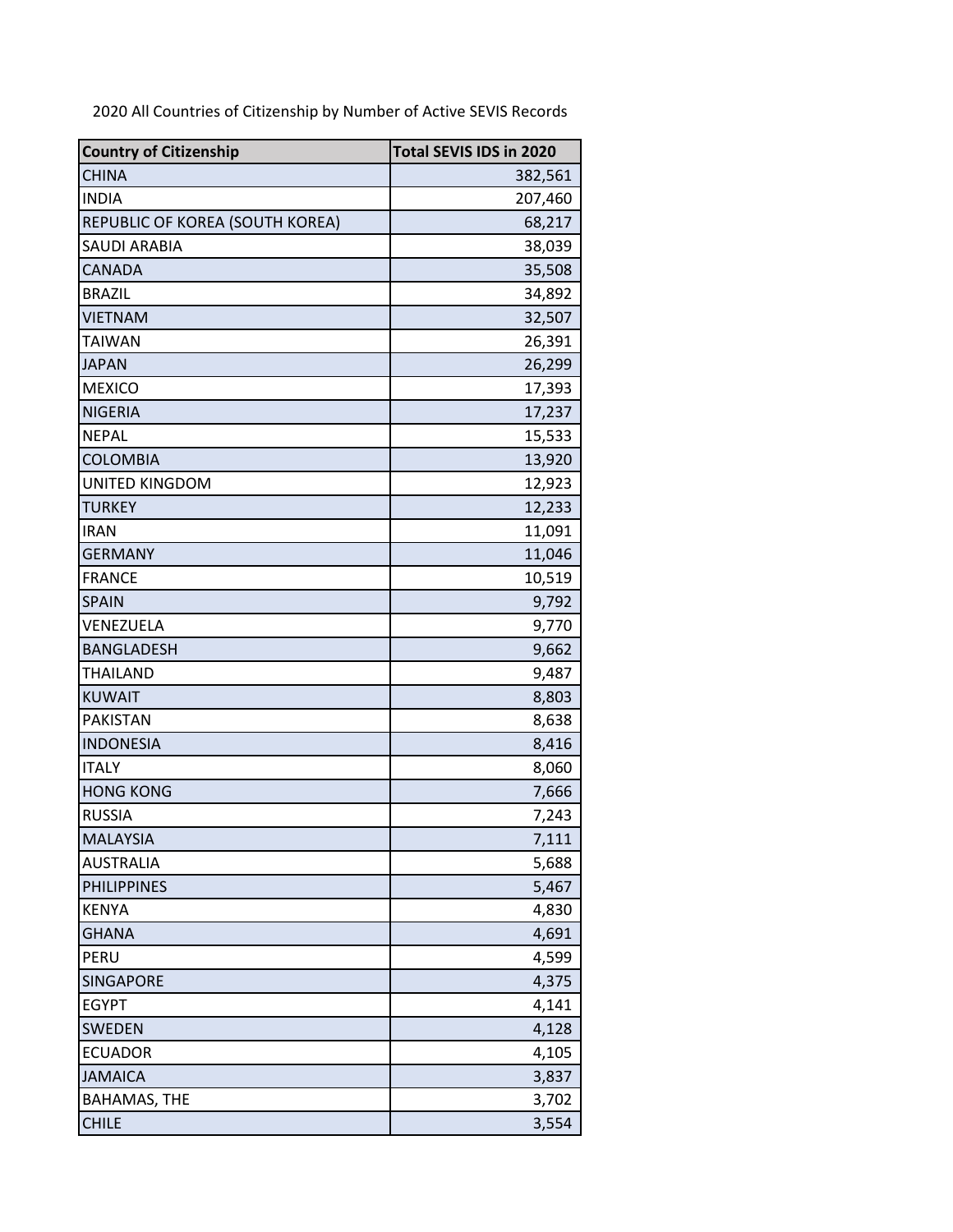| <b>SRI LANKA</b>            | 3,299 |
|-----------------------------|-------|
| <b>MONGOLIA</b>             | 3,268 |
| <b>JORDAN</b>               | 3,268 |
| NETHERLANDS                 | 3,266 |
| ARGENTINA                   | 3,174 |
| <b>UKRAINE</b>              | 3,095 |
| KAZAKHSTAN                  | 3,056 |
| <b>OMAN</b>                 | 3,050 |
| <b>SOUTH AFRICA</b>         | 2,969 |
| <b>ISRAEL</b>               | 2,966 |
| <b>ETHIOPIA</b>             | 2,845 |
| <b>NORWAY</b>               | 2,837 |
| <b>GREECE</b>               | 2,628 |
| <b>HONDURAS</b>             | 2,604 |
| <b>POLAND</b>               | 2,591 |
| SWITZERLAND                 | 2,543 |
| <b>BURMA</b>                | 2,322 |
| <b>PANAMA</b>               | 2,293 |
| <b>DOMINICAN REPUBLIC</b>   | 2,148 |
| <b>UNITED ARAB EMIRATES</b> | 2,113 |
| <b>NEW ZEALAND</b>          | 2,051 |
| <b>LEBANON</b>              | 1,845 |
| <b>RWANDA</b>               | 1,822 |
| <b>MOROCCO</b>              | 1,801 |
| CONGO (KINSHASA)            | 1,697 |
| <b>SERBIA</b>               | 1,688 |
| ZIMBABWE                    | 1,653 |
| <b>COTE D'IVOIRE</b>        | 1,607 |
| <b>BOLIVIA</b>              | 1,605 |
| TRINIDAD AND TOBAGO         | 1,534 |
| <b>COSTA RICA</b>           | 1,475 |
| <b>BELGIUM</b>              | 1,468 |
| <b>ALBANIA</b>              | 1,467 |
| <b>EL SALVADOR</b>          | 1,459 |
| <b>HAITI</b>                | 1,417 |
| <b>DENMARK</b>              | 1,406 |
| <b>GUATEMALA</b>            | 1,367 |
| <b>PORTUGAL</b>             | 1,357 |
| <b>IRELAND</b>              | 1,307 |
| CAMEROON                    | 1,270 |
| <b>ROMANIA</b>              | 1,181 |
| <b>CZECH REPUBLIC</b>       | 1,145 |
| <b>AUSTRIA</b>              | 1,136 |
| <b>TANZANIA</b>             | 1,105 |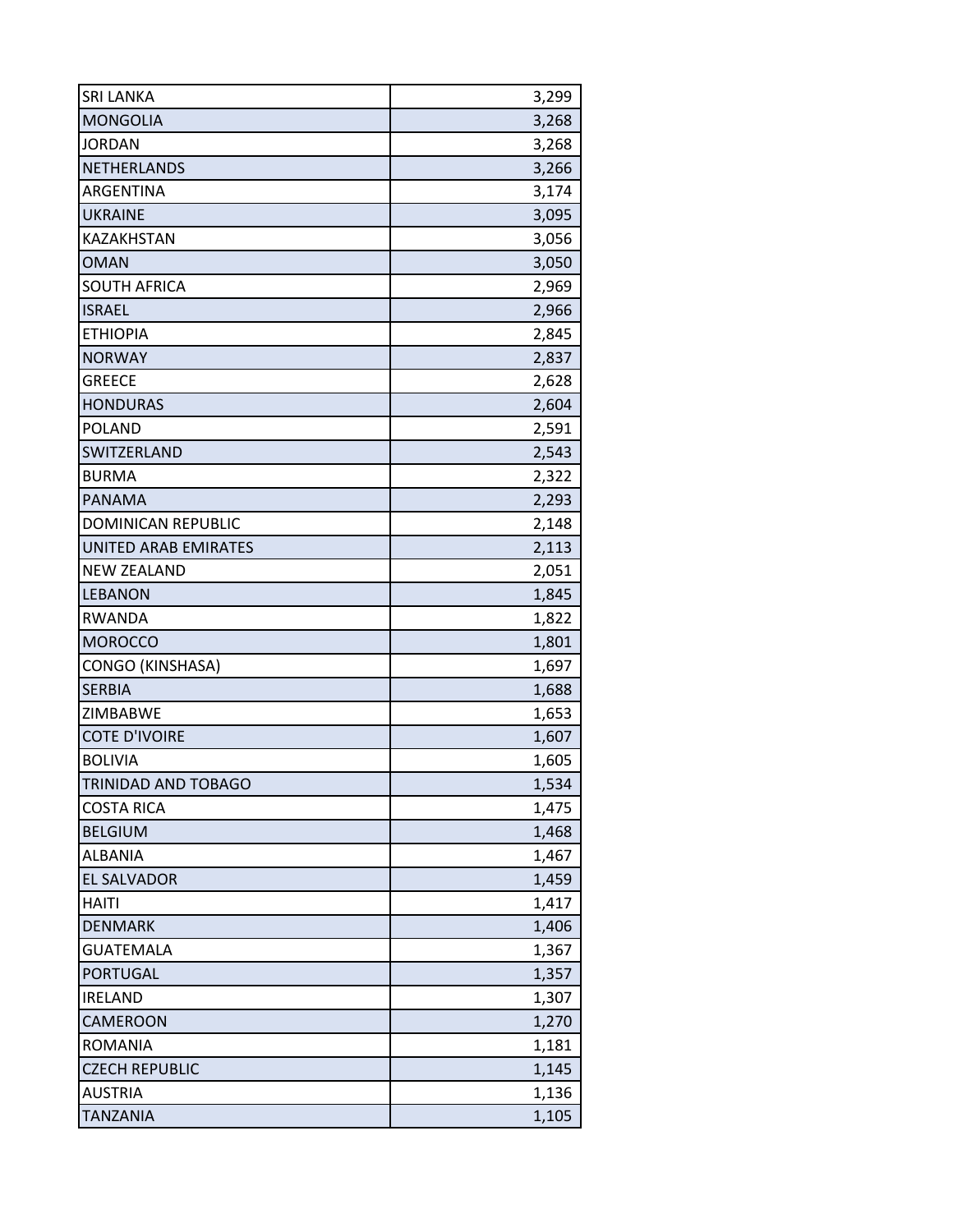| <b>UGANDA</b>            | 1,089 |
|--------------------------|-------|
| <b>CAMBODIA</b>          | 1,076 |
| <b>ANGOLA</b>            | 1,067 |
| <b>UZBEKISTAN</b>        | 1,018 |
| <b>HUNGARY</b>           | 976   |
| <b>LIBYA</b>             | 954   |
| QATAR                    | 879   |
| <b>FINLAND</b>           | 873   |
| <b>BULGARIA</b>          | 850   |
| <b>TUNISIA</b>           | 837   |
| <b>GEORGIA</b>           | 784   |
| SENEGAL                  | 753   |
| AZERBAIJAN               | 742   |
| <b>DOMINICA</b>          | 739   |
| PARAGUAY                 | 720   |
| <b>BURKINA FASO</b>      | 679   |
| <b>CROATIA</b>           | 647   |
| <b>ZAMBIA</b>            | 635   |
| NICARAGUA                | 584   |
| <b>BELARUS</b>           | 566   |
| <b>SLOVAKIA</b>          | 546   |
| <b>BERMUDA</b>           | 545   |
| MACAU                    | 535   |
| <b>ICELAND</b>           | 526   |
| KYRGYZSTAN               | 517   |
| LITHUANIA                | 500   |
| MALI                     | 489   |
| <b>TURKMENISTAN</b>      | 471   |
| <b>CYPRUS</b>            | 467   |
| <b>IRAQ</b>              | 462   |
| <b>URUGUAY</b>           | 454   |
| <b>ALGERIA</b>           | 453   |
| <b>GUYANA</b>            | 448   |
| <b>TAJIKISTAN</b>        | 436   |
| <b>YEMEN</b>             | 436   |
| <b>BELIZE</b>            | 431   |
| <b>EQUATORIAL GUINEA</b> | 426   |
| <b>BAHRAIN</b>           | 412   |
| <b>WEST BANK</b>         | 409   |
| <b>GABON</b>             | 402   |
| <b>BARBADOS</b>          | 382   |
| <b>LATVIA</b>            | 377   |
| ARMENIA                  | 375   |
| <b>SYRIA</b>             | 367   |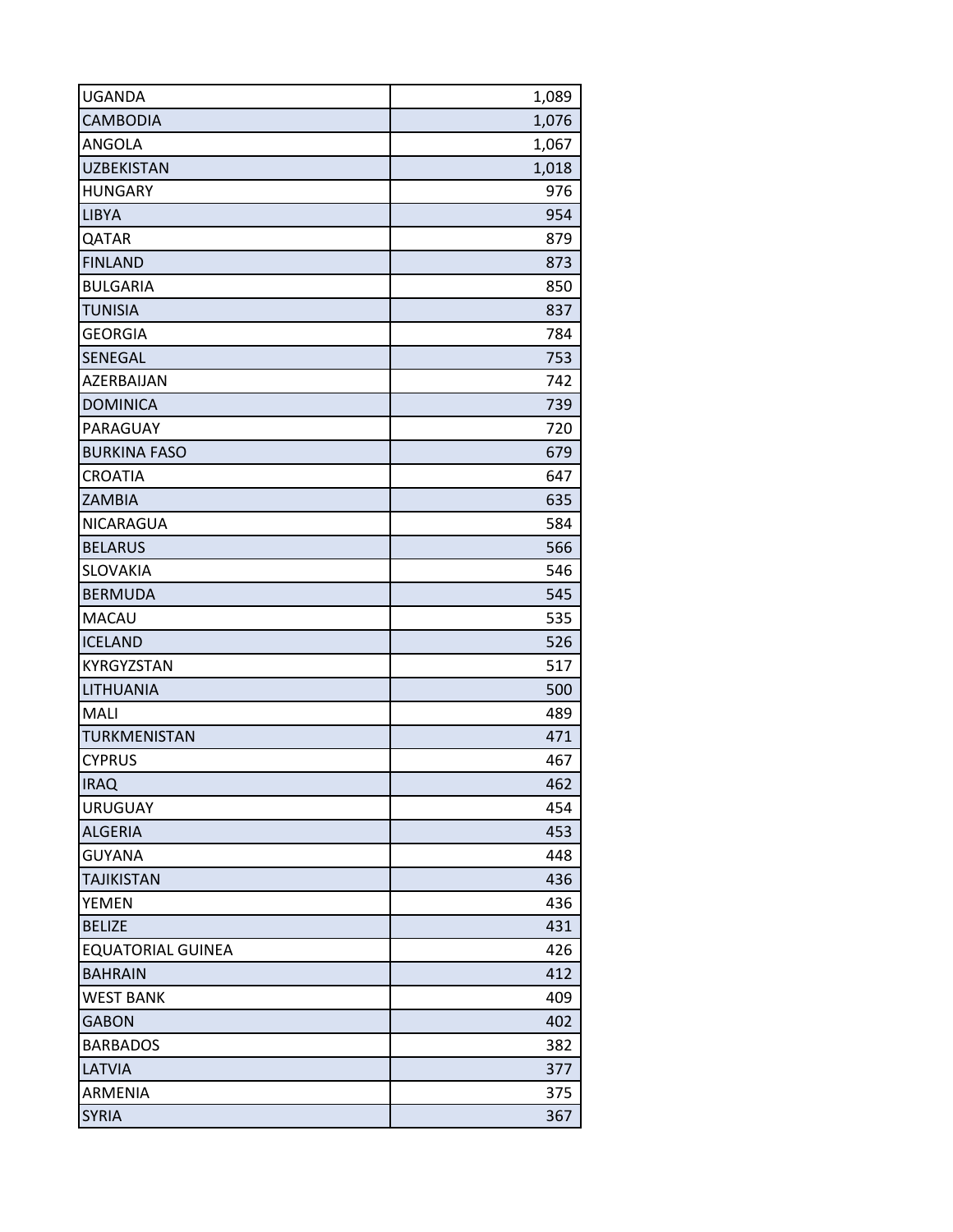| <b>MALAWI</b>                    | 362 |
|----------------------------------|-----|
| <b>BOSNIA AND HERZEGOVINA</b>    | 351 |
| SUDAN                            | 350 |
| <b>MAURITIUS</b>                 | 341 |
| <b>BENIN</b>                     | 340 |
| <b>LIBERIA</b>                   | 334 |
| <b>SAINT LUCIA</b>               | 329 |
| <b>AFGHANISTAN</b>               | 314 |
| <b>GAMBIA, THE</b>               | 304 |
| <b>MACEDONIA</b>                 | 302 |
| <b>SLOVENIA</b>                  | 288 |
| ANTIGUA AND BARBUDA              | 282 |
| MADAGASCAR                       | 267 |
| <b>SAINT KITTS AND NEVIS</b>     | 267 |
| <b>KOSOVO</b>                    | 267 |
| <b>BOTSWANA</b>                  | 250 |
| <b>MOLDOVA</b>                   | 250 |
| <b>TOGO</b>                      | 249 |
| <b>MONTENEGRO</b>                | 230 |
| <b>NIGER</b>                     | 227 |
| <b>GRENADA</b>                   | 214 |
| <b>CAYMAN ISLANDS</b>            | 208 |
| <b>SIERRA LEONE</b>              | 204 |
| LAOS                             | 202 |
| <b>ESTONIA</b>                   | 200 |
| CONGO (BRAZZAVILLE)              | 195 |
| SWAZILAND                        | 194 |
| <b>CURACAO</b>                   | 186 |
| <b>BHUTAN</b>                    | 183 |
| <b>BURUNDI</b>                   | 182 |
| MOZAMBIQUE                       | 165 |
| PAPUA NEW GUINEA                 | 151 |
| SAINT VINCENT AND THE GRENADINES | 138 |
| <b>NAMIBIA</b>                   | 135 |
| <b>SOUTH SUDAN</b>               | 134 |
| <b>GAZA STRIP</b>                | 132 |
| <b>GUINEA</b>                    | 119 |
| <b>CUBA</b>                      | 116 |
| <b>SURINAME</b>                  | 97  |
| <b>BRITISH VIRGIN ISLANDS</b>    | 95  |
| LUXEMBOURG                       | 95  |
| <b>CAPE VERDE</b>                | 85  |
| <b>ERITREA</b>                   | 85  |
| <b>SOMALIA</b>                   | 79  |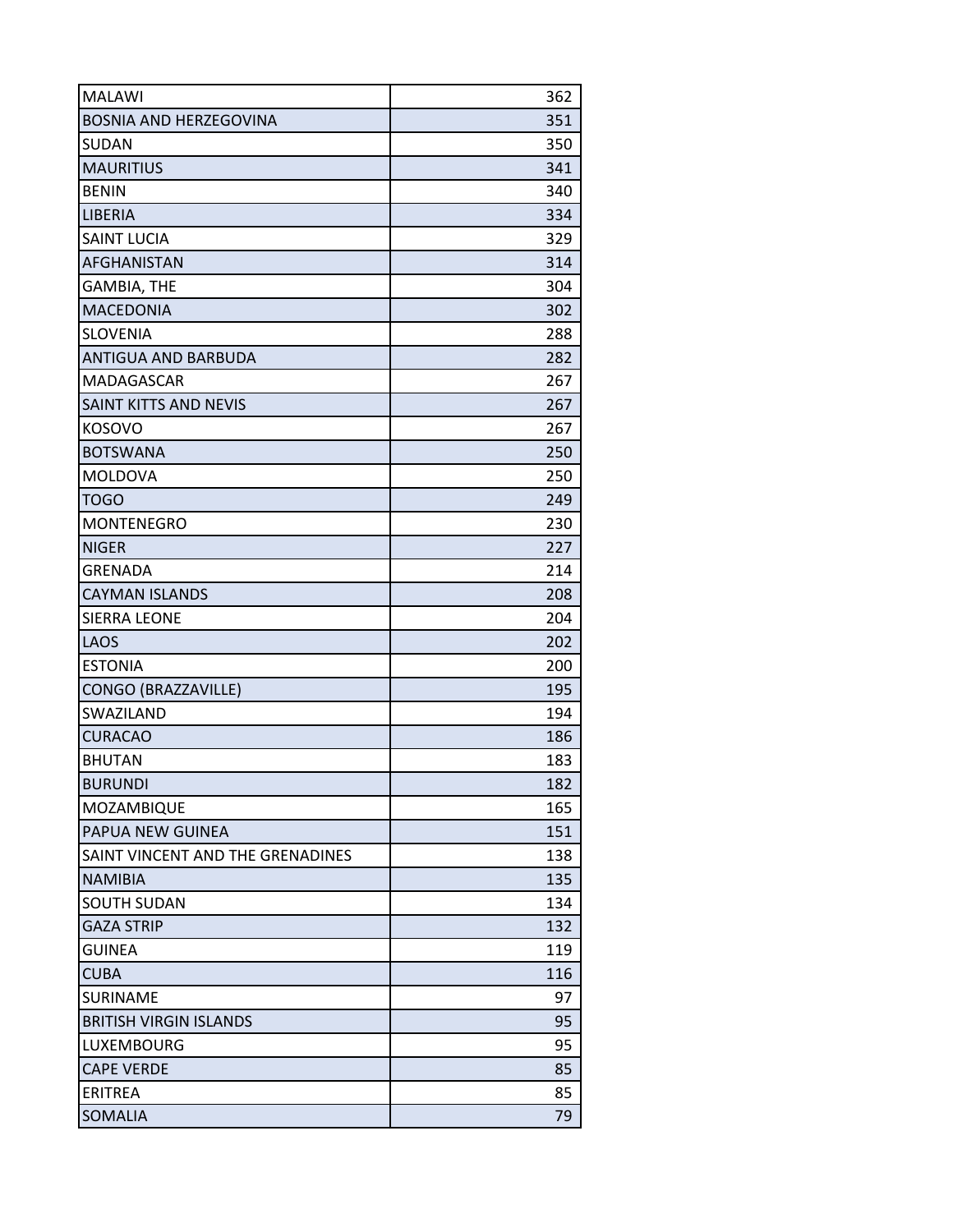| <b>MAURITANIA</b>               | 77             |
|---------------------------------|----------------|
| <b>ARUBA</b>                    | 72             |
| <b>LESOTHO</b>                  | 68             |
| <b>CHAD</b>                     | 67             |
| <b>TURKS AND CAICOS ISLANDS</b> | 65             |
| <b>FIJI</b>                     | 64             |
| <b>MALTA</b>                    | 63             |
| <b>BRUNEI</b>                   | 46             |
| <b>SINT MAARTEN</b>             | 40             |
| <b>TONGA</b>                    | 38             |
| <b>STATELESS</b>                | 38             |
| <b>SAINT MARTIN</b>             | 25             |
| <b>MALDIVES</b>                 | 24             |
| <b>SAMOA</b>                    | 22             |
| <b>CENTRAL AFRICAN REPUBLIC</b> | 20             |
| <b>FRENCH POLYNESIA</b>         | 20             |
| <b>ANDORRA</b>                  | 19             |
| <b>TIMOR-LESTE</b>              | 18             |
| <b>MONACO</b>                   | 18             |
| <b>SEYCHELLES</b>               | 17             |
| KIRIBATI                        | 17             |
| <b>GUINEA-BISSAU</b>            | 14             |
| ANGUILLA                        | 14             |
| <b>SOLOMON ISLANDS</b>          | 11             |
| LIECHTENSTEIN                   | 11             |
| <b>ISLE OF MAN</b>              | 10             |
| <b>COMOROS</b>                  | 9              |
| <b>BASSAS DA INDIA</b>          | 8              |
| <b>GUERNSEY</b>                 | 8              |
| VANUATU                         | 7              |
| PALAU                           | 7              |
| <b>JERSEY</b>                   | $\overline{7}$ |
| <b>GUADELOUPE</b>               | 6              |
| <b>REUNION</b>                  | 5              |
| <b>DJIBOUTI</b>                 | 4              |
| <b>MARTINIQUE</b>               | 4              |
| <b>NEW CALEDONIA</b>            | 4              |
| <b>FRENCH GUIANA</b>            | 4              |
| <b>SAN MARINO</b>               | 4              |
| <b>GIBRALTAR</b>                | 4              |
| <b>FAROE ISLANDS</b>            | 4              |
| <b>UNKNOWN</b>                  | 4              |
| SAO TOME AND PRINCIPE           | 3              |
| <b>MONTSERRAT</b>               | 3              |